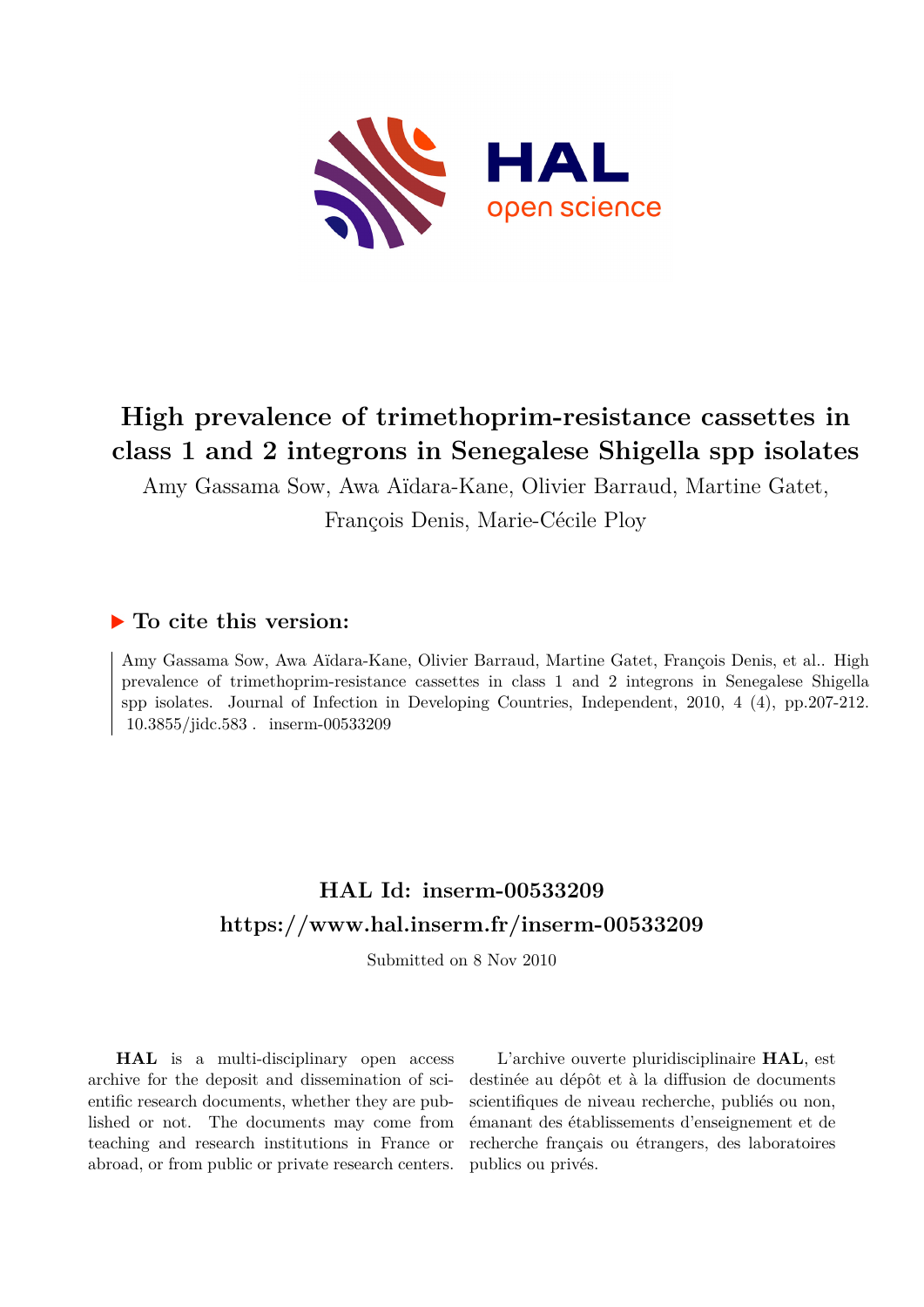# *Original Article*

# **High prevalence of trimethoprim-resistance cassettes in class 1 and 2 integrons in Senegalese** *Shigella* **spp isolates**

Amy Gassama-Sow**<sup>1</sup>** , Awa Aïdara-Kane**1§** , Olivier Barraud**2,3,4** , Martine Gatet**2,3**, François Denis**2,3,4** , and Marie-Cécile Ploy**2,3,4**

*<sup>1</sup>Unité de Bactériologie Expérimentale, Institut Pasteur, 220, Dakar, Sénégal*

*<sup>2</sup>Université de Limoges, Faculté de Médecine, EA 3175, Limoges, 87000, France*

*3 INSERM, Equipe Avenir, Limoges 87000, Limoges, France*

*<sup>4</sup>CHU Limoges, Laboratoire de Bactériologie-Virologie-Hygiène, 87000, Limoges, France*

**§** *Present address: World Health Organization, Food Safety and Zoonoses (FOS), Health Security and Environment (HSE), 20 Avenue Appia, CH-1211 Geneva 27, Switzerland* 

#### **Abstract**

Background: Integrons have a well-established role in the dissemination of resistance among Gram-negative pathogens and are thus a useful marker of antibiotic resistance. Shigellae are noteworthy for their multiple drug resistance, having gradually acquired resistance to most widely use and inexpensive antimicrobial drugs.

Methodology: A total of 32 *Shigella* strains belonging to serotypes *flexneri*, *dysenteriae*, and *boydii* 20, a new *Shigella* serovar, resistant to at least four antibiotics were analyzed by molecular techniques.

Results: Class 1 integrons were the most prevalent (92.8%); class 2 integrons were found in 16 strains (57.1%). Fifty percent of the strains harboured both class 1 and 2 integrons (*intI1* and *intI2* genes); this combination of integrase genes was most prevalent in *S. boydii*  20 and *S*. *dysenteriae* strains. The class 1 integrons detected contained *dfr* and *aadA* cassettes, alone or in combination (*dfrA5*/*dfrA15*, or *dfrA15*-*aadA1*, *dfrA1*-*aadA2*), and an atypical cassette array with an insertion sequence (*oxa30*-*aadA1-*IS*1*). For class 2 integrons, we detected either the same cassettes as those found in Tn*7* (*dfrA1*-*sat1*-*aadA1*-*orfX*) or truncated class 2 integrons without *aadA1* or *orfX*. The *tns* genes were absent from all class 2 integrons.

The distribution of integrons among RAPD profiles and serotypes revealed a clonal spread of integrons into serotypes and a transfer of integrons between different serotypes.

Conclusions: The detection of integrons in a new *Shigella* serovar, in addition with a high integron prevalence among *Shigella* strains, confirms the propensity of shigellae to acquire and disseminate resistance determinants.

**Key words:** multi-resistant *Shigella*; integrons; *dfr*

*J Infect Dev Ctries* 2010; 4(4):207-212.

(Received 15 October 2009 - Accepted 17 February 2010)

Copyright © 2010 Gassama-Sow *et al*. This is an open-access article distributed under the Creative Commons Attribution License, which permits unrestricted use, distribution, and reproduction in any medium, provided the original work is properly cited.

#### **Introduction**

Shigellosis, which is primarily a disease of resource-poor populations, is an important cause of morbidity and mortality among people of all ages living in communities lacking adequate sanitation and safe water. Children under five years old in developing countries are particularly at risk. An estimated 160 million cases and 1.1 million deaths per year are due to shigellosis [1]. *Shigella flexneri* is the most prevalent serotype in Africa [2-4]. Shigellae are noteworthy for their multiple drug resistance, having gradually acquired resistance to most widely used and inexpensive antimicrobial drugs [5-8].

Mobile genetic elements such as plasmids and transposons are involved in the spread of resistance, together with genomic islands and integrons. Integrons are genetic elements that, by site-specific recombination, can integrate gene cassettes, usually

antibiotic resistance genes [9]. Class 1 and 2 are the most frequent in Gram-negative bacteria [10]. The structure of class 1 integron includes 5' and 3' conserved segments and a variable region containing gene cassettes. Most previously described class 2 integrons contain the same array of four gene cassettes, three antibiotic resistance gene cassettes (*dfrA1*, *sat* and *aadA1)*, conferring resistance to trimethoprim, streptothricin, and spectinomycin/streptomycin, respectively), and the *orfX* cassette of unknown function. Class 2 integrons have been described in transposon Tn*7* and its derivatives, and their 3' segment contains five *tns* genes involved in transposon movements [11]. The movement of cassettes are catalyzed by site-specific recombination; cassette mobility results in the dissemination of resistance genes.

Integrons have a well-established role in the dissemination of resistance among Gram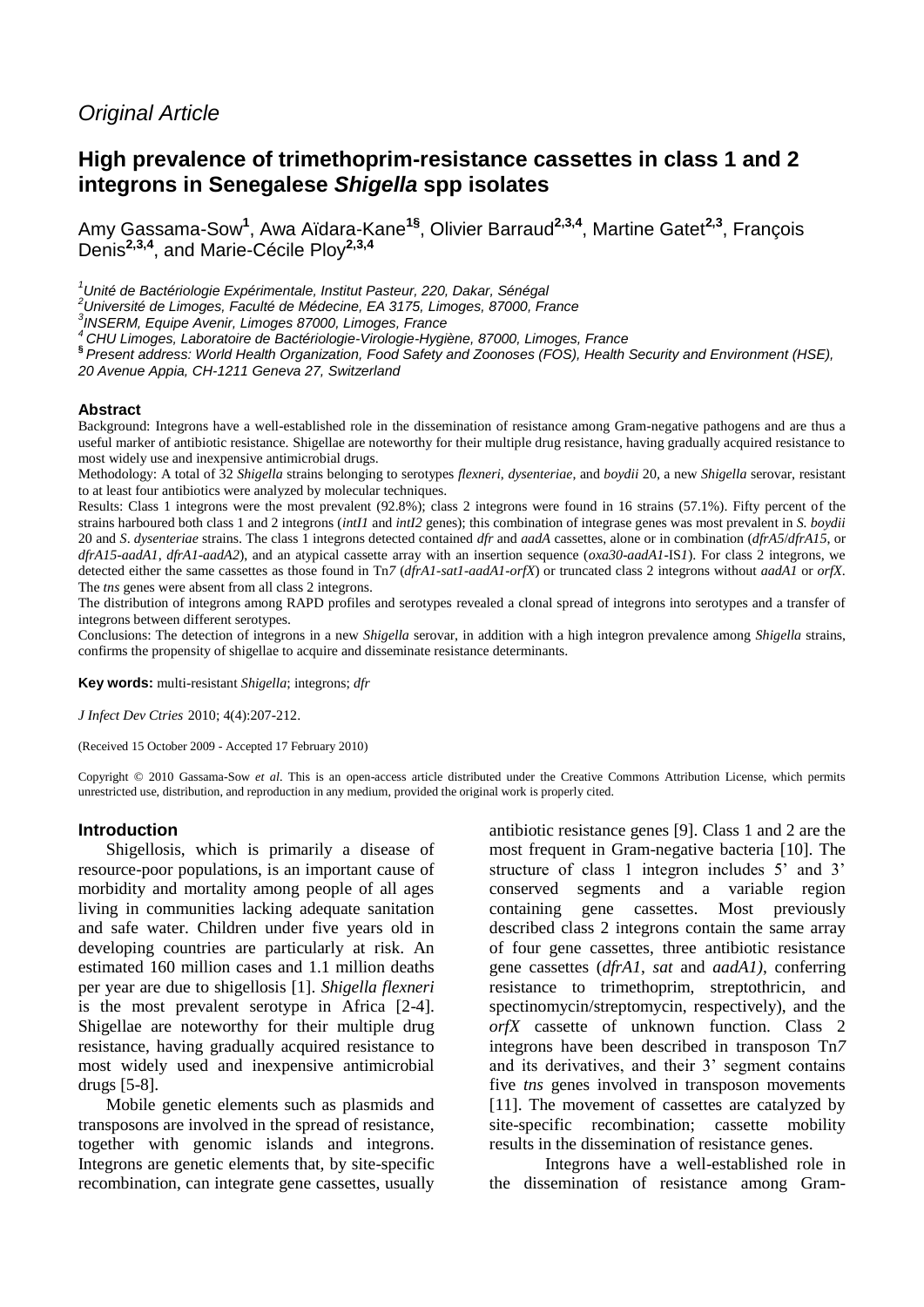negative pathogens and are thus a useful marker of antibiotic resistance [12]. Trimethoprim is widely used to treat several infectious diseases in Senegal, in combination with sulfonamides. As trimethoprim resistance determinants are often found in gene cassettes, we examined the prevalence of integrons in Senegalese *Shigella* isolates.

### **Materials and methods**

#### *Bacterial isolates*

A total of thirty-two *Shigella* strains belonging to serotypes *flexneri* ( $N = 14$ ), *dysenteriae* ( $N = 14$ ) 13), and *Shigella boydii* 20 serovar nov.  $(N = 5)$ isolated from adults with diarrhoea at a teaching hospital and an urban general hospital in Dakar, Senegal, were included in the study.

### *Antimicrobial susceptibility*

Antibiotic susceptibility was tested with the disk diffusion method on Mueller-Hinton agar (Becton Dickinson Cokeysville, Md), and antibiotics were those used for Enterobacteriaceae, as recommended by the Clinical Laboratories Standards Institute (www.clsi.org).

### *DNA extraction*

Total DNA was extracted with the Qiamp DNA minikit (Qiagen, S.A, Courtaboeuf, France).

#### *Integron detection*

The strains were screened by PCR for class 1, 2 and 3 integrons with the primers described above [13,14,15]**.** The 50-µl PCR reaction mix consisted of Taq polymerase buffer,  $1.5 \text{ mM } MgCl_2$ ,  $200 \text{ µM}$ deoxynucleotide triphosphates, 50 pmol of each primer (Isoprim, Toulouse, France), 1 U of Taq, and 25 ng of DNA were amplified in a thermal cycler (Perkin-Elmer 2400, Applied Biosystems). PCR with primers *orf4* (5<sup>2</sup>-CAAACTATCAGGTCAAGTCTGCTT-3') and *sul1* (5'-GTCCGACATCCACGACGTCTGATC-3') were used to detect the 3' segment usually found in class 1 integrons [15]. PCR amplification of the class 1 integron cassette array used primers 5'CS (5'-GGCATCCAAGCAGCAAG-3') and 3'CS (5'-AAAGCAGACTTGACCTGA-3') [15]. If the 3' segment was absent, amplification was performed with primers located in cassettes selected on the basis of the resistance phenotypes. When a strain yielded two PCR products, the fragments were separated by agarose gel electrophoresis and purified with the QIAquick gel extraction kit (Qiagen, S. A, Courtaboeuf, France). The cassette content of class 2 integrons was characterized with primers located in the cassettes usually found in class 2 integrons: *hep74* (5'-

CGGGATCCCGGACGGCATGCACGATTTGT-3'), *aadA3* (5'-GAATGATGTCGTGCACAAC-3') located in the *aadA1* gene cassette (this study), and *orfX2* (5'-AGATACATGATCTTCAGGCC-3') [16].

To characterize the 3' segment of class 2 integrons, amplification was performed using primers *int2CS2* (5'-TACCTGTTCTGCCCGTATCT-3') and *int7S* (5'- TGCCCTGCGTAAGCGGGTGTGGGCGGACA-3') [15].

### *DNA sequencing*

Purified PCR products were sequenced on an ABI Prism automatic sequencer, as recommended by the manufacturers; the nucleotide sequences were compared online at the National Center for Biotechnology Information (NCBI) website.

#### *Conjugation experiments*

Mating experiments were conducted in Luria-Bertani broth with the nalidixic acid-resistant *E. coli* strain C1a as recipient. Transconjugants were selected on Luria-Bertani agar plates containing nalidixic acid (50  $\mu$ g/ml), and trimethoprim (100 µg/ml) or ampicillin (100 µg/ml). All transconjugants were screened for *intI1* and *intI2* by PCR.

## *Random amplified polymorphic DNA analysis (RAPD)*

RAPD was performed with primers  $A_4$  (5<sup>2</sup>- $TGCCCGGACG-3'$  and  $A_5$  (5'-GCCGGGCCT-3') [15] (Bioprobe Systems, Montreuil sous bois, France). Strains were considered non-identical if their RAPD patterns differed by at least two bands.

#### **Results**

#### *Antibiotic resistance*

All the strains were resistant to at least four of the following antibiotics: ampicillin, ticarcillin, tetracycline, trimethoprim, sulfamethoxazole, streptomycin, and chloramphenicol (Table 1).

#### Int *genes*

Twenty-eight (87.5%) of the 32 strains contained at least one integron, and 26 of these 28 strains contained at least one class 1 integron. The *intI2* gene was detected in 16 strains, either alone (2) strains of *S. flexneri)* or together with *intI1* (14 strains*)*. The *intI1* and *intI2* genes were found together in all *S. boydii* 20 isolates, and in 9 of the 14 *S. dysenteriae* isolates. No class 3 integrons were detected.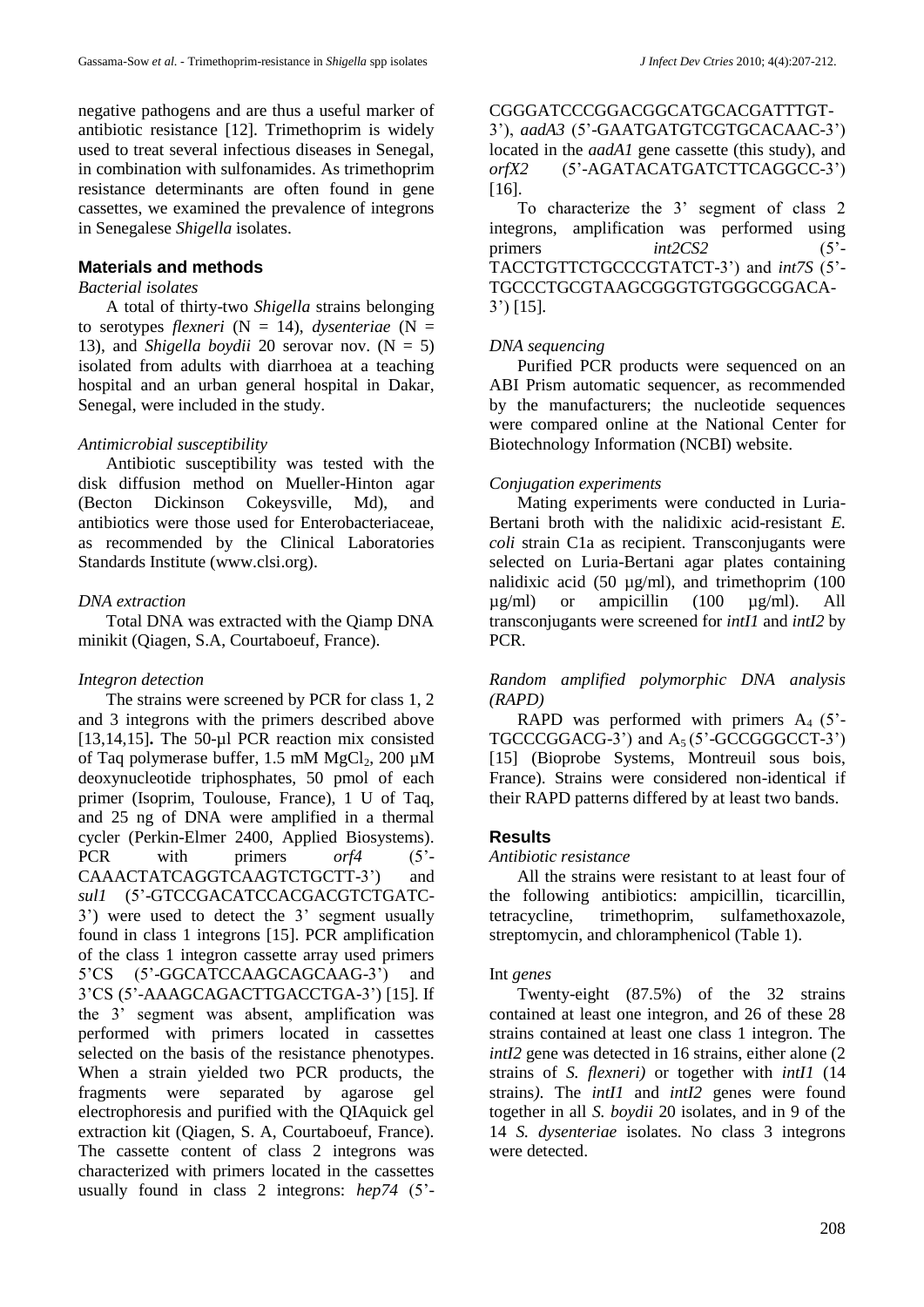|                         |                            | $\sim$ 1             |                  |                                 |
|-------------------------|----------------------------|----------------------|------------------|---------------------------------|
|                         | Resistance phenotypes      | 5'conserved          | 3' segment       | Gene cassettes/RAPD profiles    |
|                         |                            | segment              | PCR (kb)         | Class 1 integrons               |
|                         |                            | ( <i>intI</i> genes) | $Orf4-$          | Class 2 integrons               |
|                         |                            |                      | $Sul1)*/(tns)**$ |                                 |
|                         | AmpRTicRSSSRTmpRTeR StrR   | int11, int12         | $0.7/-$          | $dfrA5/5$ (F)                   |
| S. boydii 20<br>$(N=5)$ |                            |                      |                  | $dfrA1-sat-aadA1/5$ (F)         |
| S.                      |                            |                      |                  |                                 |
| dysenteriae             | AmpRTicRSSSRTmpRTeRStrRCmR | intI1, intI2         | $-/-$            | $oxa30-aadA1$ -IS $1/7$ (C)     |
| $(N=13)$                |                            |                      | $1.8/-$          | $dfrA1-sat-orfX/8$ (C)          |
| $N=9$                   | AmpRTicRSSSRTmpRTeRStrRCmR |                      |                  | $dfrA1-aadA2/2$ (C)             |
|                         |                            |                      |                  | $dfrA1-sat-aadA1/(C)$           |
| $N=2$                   | AmpRSSSRTmpRTeRStrR        | intII                | 1.8/ND           |                                 |
|                         |                            |                      |                  |                                 |
| $N=2$                   |                            |                      |                  |                                 |
|                         |                            |                      |                  | $dfrA15-aadA1/2 (C)$            |
|                         |                            |                      |                  |                                 |
| S. flexneri<br>$(N=14)$ | AmpRTicRSSSRTmpRTeRStrRCmR | intII                | $-ND$            | $oxa30$ -aadA1-IS1/6 (E), 1 (D) |
| $N=8$                   |                            |                      |                  | $dfrA15-aadA1/1$ (E)            |
|                         |                            |                      |                  |                                 |
|                         | SSSRTmpRTeRStrR            | intII                | 0.7/ND           | $dfrA15/2$ (E)                  |
| $N=2$                   | SSSRTmpRTeRStrR            | int12                | $ND/-$           |                                 |
| $N=2$                   | AmpRTicRSSSRTmpRTeRStrR    |                      |                  | $dfrA1-sat-aadA1-orfX/2$ (E)    |
| $N=2$                   |                            |                      |                  |                                 |
|                         |                            |                      |                  |                                 |
| * class 1 integrons     | ND: not done               |                      |                  |                                 |

| Table 1. Characteristics of Shigella strains: Resistance phenotypes, cassette arrays, and RAPD profiles |  |  |  |
|---------------------------------------------------------------------------------------------------------|--|--|--|
|---------------------------------------------------------------------------------------------------------|--|--|--|

\*\* class 2 integrons

**\*\* class 2 integrons** Amp, ampicillin; Tic, ticarcillin; Te, tetracycline; Str, streptomycin; SSS, sulfamethoxazole, Tmp, trimethoprim; Cm, chloramphenicol

#### *Cassette arrays*

In 3' segment-containing class 1 integrons, the gene cassettes arrays were characterized by PCR with primers 5'CS and 3'CS and by sequencing the amplification products. The strains yielded amplicons ranging from 0.7 kb to 1.8 kb. Four different cassette arrays with one (*dfrA5*, *dfrA15*) or two cassettes (*dfrA15-aadA1, dfrA1-aadA2)* were characterized (Table 1). The 14 strains lacking the 3' segment were resistant to streptomycin and spectinomycin, owing to the presence of *aadA* gene cassettes, of which *aadA1* was most prevalent. To determine the cassette arrays of these strains, amplification was performed with primers 5'CS and *aadA3* yielding a PCR product of 1.5 kb. Sequencing of this product showed the presence of two cassettes, *oxa30* and *aadA1*. Dubois *et al*. described *Shigella* strains containing a class 1 integron in which these two cassettes were followed by the insertion sequence IS*1*. Successful amplification with primers AadA3 and is1b (5'- GTGAACGCACTATGGCGACGC TG-3'), located within IS<sub>1</sub> [17], confirmed that the genetic environment was the same as that described by Dubois *et al.* [18].

The class 2 integrons of our strains are heterogenous; two *S. flexneri* strains harbouring exclusively class 2 integrons had a classical

organization with the same four cassettes as those found in Tn*7*, *dfrA1*, *sat*, *aadA1* and *orfX***.** Either The *aadA1* or the *orfX* cassette was lacking in all strains containing both class 1 and 2 integrons (Table 1).

## *Transfer of antibiotic resistance and genetic location of integrons*

Resistance to ampicilin, ticarcillin, streptomycin, tetracycline, sulfamethoxazole, trimethoprim, excepted chloramphenicol for one strain of *Shigella dysenteriae* was transferred simultaneously from all *Shigella strains* harbouring class 1 integrons with cassette arrays (*dfrA15*, *dfrA15-aadA1*, *dfrA1-aadA2*)*.* Conjugation experiments were unsuccessful for strains harbouring unusual class 1 and 2 integrons supporting the chromosomal location of these integrons. Strains harbouring the classical class 1 and 2 integrons yielded transconjugants on trimethoprim suggesting their plasmidic location.

## *Distribution of integrons among RAPD types and serotypes*

Six RAPD profiles were identified, three in *Shigella dysenteriae* (A, B, C), two in *Shigella flexneri* (D, E), and one in *Shigella boydii* 20 (F) (Table 1). Two *Shigella dysenteriae* strains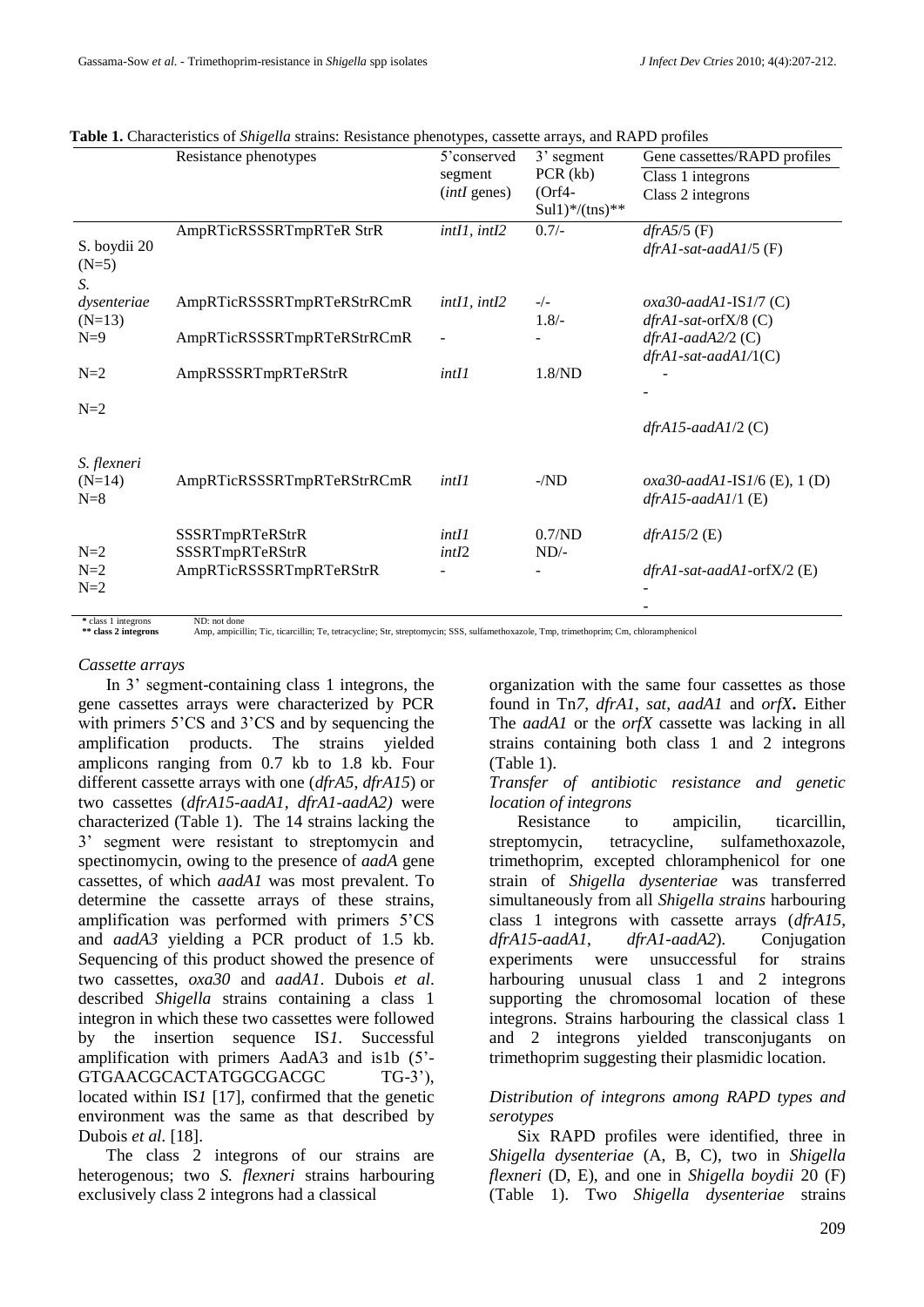belonging to the B profile did not contain integrons. All *Shigella dysenteriae* and the majority of *Shigella flexneri* strains (11/12) harbouring integrons showed a unique RAPD profile but had a different integron carriage except *Shigella boydii*  20 strains which showed a unique profile with the same integron content (Table 1). These data revealed a clonal spread of integrons among serotypes and a transfer of integrons between different serotypes.

# **Discussion**

Antibiotic resistance is common in *Shigella spp.* [7,19,4,20]. In Senegal, multiple resistance to ampicillin, sulfamethoxazole, trimethoprim and tetracycline is related to the intensive first-line use of these antibiotics to treat diarrhoeal illnesses and other infectious diseases. Here we found that 87.5% of 32 *Shigella* strains isolated in Senegal contained at least one integron. This marked dissemination of integrons among *Shigella spp* is partly linked to the propensity of this genus to acquire plasmids, as multidrug resistance integrons are usually plasmidborne [18]. In this study, class 1 integrons were the most prevalent, in keeping with the results of other studies of African *Shigella* isolates [18]. In contrast, integron prevalence is very low in other parts of the world [20,21,22]. We found class 2 integrons in half the 32 strains studied here. Other studies have shown that class 2 integrons are more prevalent in industrialized and/or emerging countries [23,24,25]. Among shigellae, class 2 integrons tend to be associated with *Shigella sonnei* [26,20,27,28]. We detected class 1 and 2 integrons in *S. dysenteriae*, *S. flexneri* and in the new serovar of *S. boydii* 20. The latter was first isolated in Canada from patients who had recently travelled to Cuba, Ethiopia, India, Guatemala or Mexico [28]. In Senegal, this serovar was identified between July and September 2000.

Class 1 integrons were highly diverse, with five different integrons harbouring a *dfr* cassette, alone or associated with *aadA1*. Furthermore, all class 2 integrons detected contained the *dfrA1* cassette and 8 out of 16 also contained *aadA1* cassette. Our results thus showed that trimethoprim and streptomycin/spectimonycin resistant gene cassettes were highly encountered in Senegalese *Shigella* isolates. In sub-Saharan Africa, trimethoprim is widely used, in combination with sulfonamides, to treat diarrhoeal illnesses and urinary tract infections as well as to prevent opportunistic infections in HIV-infected and malarial patients [29,30]. Streptomycin is intensively used to treat tuberculosis, in combination with other drugs. The high prevalence of *dfr* and *aadA1* gene cassettes in integron-containing *Shigella* strains may thus be

related to the use of these antibiotics. However, the *dfr* and *aadA* cassettes are also very common in integrons harboured by other *Enterobacteriaceae* species isolated from patients in industrialized countries [20,21]. In a previous study in Senegal we also found a high prevalence of *dfr* and *aadA* cassettes in integron-containing enteroaggregative and enteroinvasive *Escherichia coli* (*E. coli*) strains [31]. Horizontal transfer could readily occur between *E. coli* and *Shigella*, which are both enteric pathogens. Indeed, we successfully obtained transconjugants with *dfr*-containing strains. These two studies showing a high prevalence of *dfr*containing integrons in enteric pathogens strongly challenge the use of trimethoprim in Senegal.

We detected the unusual class 1 integron with partial or total deletion of the 3' segment, as previously described in *Shigella dysenteriae* and *Shigella flexneri* [26,18]. In our strains this atypical class 1 integron was found either alone or associated with a class 2 integron lacking the *aadA1* or *orfX* cassette. This type of integron was associated to multiple resistance (as shown in Table 1) and confirm the role of integron in antibioticresistance. Otherwise, the deletion of the *aadA1* cassette could result from intI1 integrase-catalyse co-integrate formation between a class 1 and 2 integron or a possible RecA-dependent homologous recombination between two copies of the same cassette in both classes of integron [32].

Integron carriage was unrelated to the RAPD profile in *Shigella dysenteriae* and *Shigella flexneri*, whereas *Shigella boydii* 20 strains had a unique profile with the same integron content, indicating clonal spread. Previous studies also found similar patterns for *S. boydii* serotype 20 by using pulsedfield gel electrophoresis and ribotyping, and inferred that this serotype could be homogeneous [28,33].

The detection of integrons in a new *Shigella* serovar, in addition with high integron prevalence among *Shigella* strains, confirms the propensity of shigellae to acquire and disseminate resistance determinants.

The presence of integrons in *Shigella* may have important clinical implications, as multiple gene cassettes could be captured by such strains easily leading to multidrug resistance, even to broadspectrum antibiotics such as third-generation cephalosporins and quinolones.

## **Acknowledgements**

This work was supported by grants from the French Ministère de la Recherche, from Conseil Régional du Limousin, and from EGIDE, the French Ministère des Affaires Etrangères.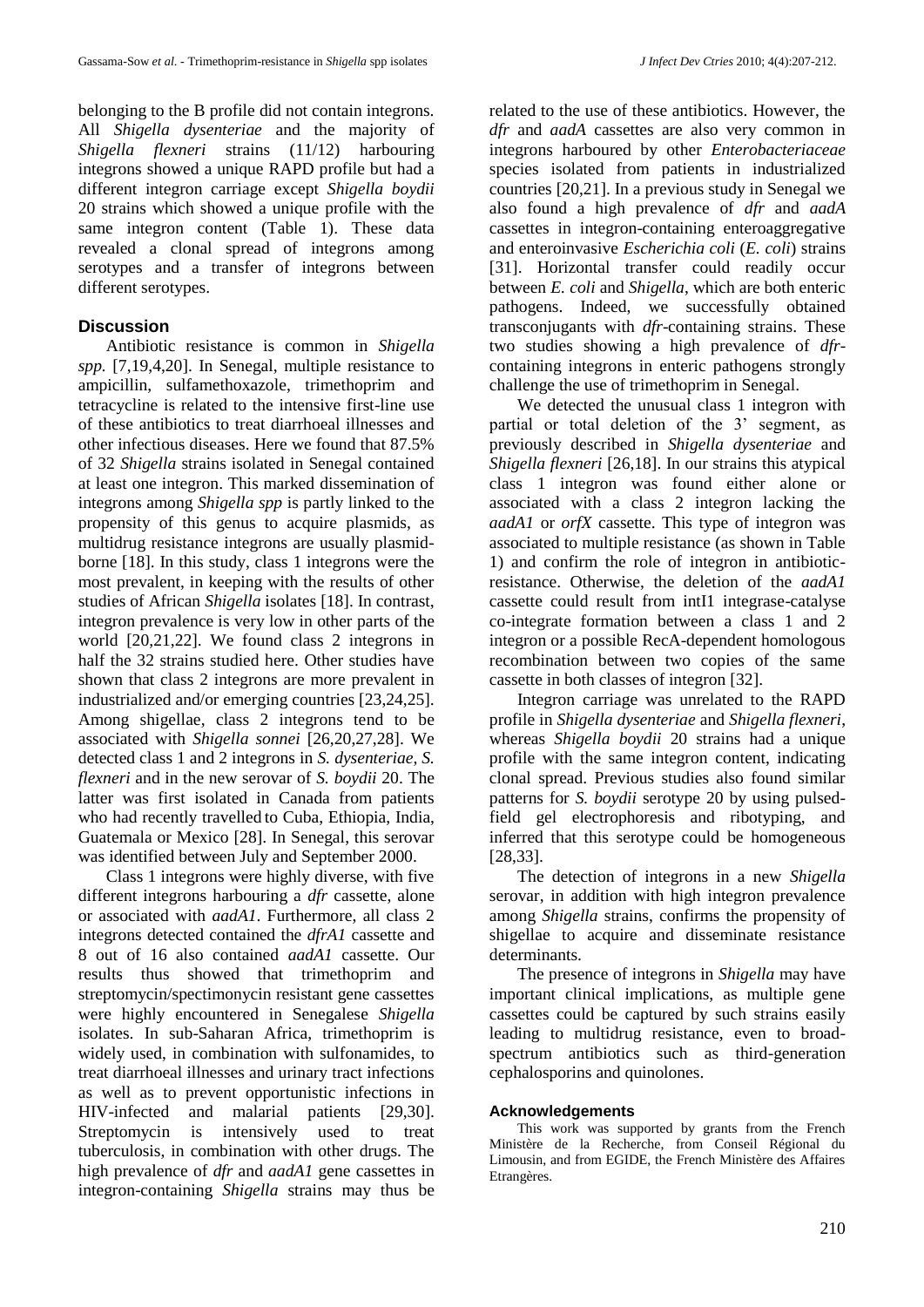#### **References**

- 1. Kotloff K, Winickoff JP, Ivanoff JB, Clemens JD, Swerdlow DL, Sansonnetti PJ, Adak GK, and Levine MM (1999) Global burden of *Shigella* infections: implications for vaccine development and implementation of controls strategies. Bull WHO 77: 651-66.
- 2. Bonfiglio G, Simporé J, Pignaletti S, Musumeci S, Solinas ML (2002) Epidemiology of bacterial resistance in gastrointestinal-pathogens in a tropical area. Int J Antimicrob Agents 20: 387-89.
- 3. Iwalokun BA, Gbenle GO, Smith SI, Ogunledun A, Akinsinde KA, and Omonigbehin EA (2001) Epidemiology of shigellosis in Lagos, Nigeria: Trends in antimicrobial resistance? J Health Popul Nutr 19: 183-90.
- 4. Shapiro R, Kuma L, Phillips-Howard P,Wells JG, Adcock P, Brooks J, Ackers, ML, Ochieng JB, Mintz E, Wahlquist S, Waiyaki P, and Slutsker L (2001) Antimicrobial resistance bacterial diarrhea in rural western Kenya. J Infect Dis 183: 1701-04.
- 5. Vila J, Gascon J, Abdalla S, Marco F, Moreno A, Corachan M, and De Anta TJ (1994) Antimicrobial resistance of *Shigella* isolates causing traveler's diarrhea. Antimicrob Agents Chemother 38: 2668-70.
- 6. Lima AAM, Lima VL, Pinho MC, Barros EA, Teixeira MJ, Martines MCV, and Guerrant RL (1995) High frequency of strains multiply resistant to ampicillin, chloramphenicol, and tetracycline, isolated from patients with shigellosis in northeastern Brazil during the period 1988-1993.Antimicrob Agents Chemother 39: 256-59.
- 7. Bogaerts J, Verhaegen J, Munyabikali JP, Mukantabana B, Lemmens P, Vandeven J, Vandepitte J (1997) Antimicrobial resistance and serotypes of *Shigella* isolates in Kigali, Rwanda (1983-1993): Increasing frequency of multiple resistance Diag Microbiol Infect Dis 28: 165-71.
- 8. Chu YW, Houang ETB, Lyon DJ, Ling, JM, NG, TK, and Cheng AFB (1998) Antimicrobial resistance of S*higella flexneri*, and *Shigella sonnei* in Hong Kong, 1986 to 1995. Antimicrob Agents Chemother 42: 440-43.
- 9. Hall RM, and Collis CM (1998) Antibiotic resistance in gram negative-bacteria: the role of gene cassettes and integrons. Drug Resist updates 1: 109-119.
- 10. Goldstein C, Lee MD, Sanchez S, Hudson C, Phillips B, Register B, Grady M, Liebert C, Summers AO, White DG, and Maurer JJ (2001) Incidence of Class 1 and 2 Integrases in Clinical and Commensal Bacteria from Livestock, Companion Animals, and Exotics. Antimicrob Agents Chemother 45: 723-26.
- 11. Flores C, Qadri MI, and Lichtenstein C (1990) DNA sequence analysis of five genes; *tnsA*, *B*, *C*, *D* and E, required for Tn*7* transposition. Nucleic Acids Research 18: 901-11.
- 12. Fluit AC, Schmitz FJ (2004) Resistance integrons and super-integrons. Clin Microbiol Infect 10: 272-88.
- 13. Bissonette L, Roy PH 1992. Characterization of In0 of *Pseudomonas aeruginosa* plasmid pVS1, an ancestor of integrons of multiresistant plasmids and transposons of gram negative bacteria. J Bacteriol 174: 1248-57
- 14. Mazel D (2004) Integron and the origin of antibiotic resistance gene cassettes. ASM News 70: 520-25.
- 15. Ploy MC, Denis F, Courvalin P, and Lambert T (2000) Molecular characterization of integrons in *Acinetobacter baumanii*: Description of an hybrid class 2 integron. Antimicrob Agents Chemother 44: 2684-88.
- 16. White P, McIver J, Rawlinson WD (2001) Integrons and gene cassettes in *Enterobacteriaceae*. Antimicrob Agents Chemother 45: 2658-61.
- 17. Ohtsubo H, and Ohtsubo E (1978) Nucleotide sequence of an insertion element, IS*1*. Proc. Natl. Acad. Sci. USA. **75**: 615-19.
- 18. Dubois V, Parizano MP, Arpin C, Coulange L, Bezian MC, Quentin C (2007) High genetic stability of integrons in clinical isolates of *Shigella spp*. of worldwide origin. Antimicrob Agents Chemother 51: 1333-40.
- 19. Navia MM, Capitano J, Ruiz J Vargas M, Urassa H, Schellemberg, D, Gascon J, and Vila J (1999) Typing and characterization of mechanisms of resistance of *Shigella spp* isolated from feces of children under 5 years of age from Ifakara, Tanzania. J Clin Microbiol 37: 3113-17.
- 20. Oh J, Yu HS, Kim SK, Seol SY, Cho DT, and Lee JC (2003) Changes in patterns of antimicrobial susceptibility and integron carriage among *Shigella sonnei* isolates from southwestern Korea during epidemic periods. J Clin Microbiol 41: 412-13.
- 21. Delappe N, O'Halloran F, Fanning S, Corbett-Feney G, Cheasty T, and Cormican M (2003) Antimicrobial resistance and genetic diversity of *Shigella sonnei* isolates from Western Ireland, an area of low incidence of infection. J Clin Microbiol 41: 1919-24.
- 22. Navia MM, Ruiz J, and Vila J (2004) Molecular characterization of the integrons in *Shigella* strains isolated from patients with traveler's diarrhea. Diag Microbiol Infect Dis 48: 175-79.
- 23. Ahmed AM, Nakano H, and Shimamoto T (2005) Molecular characterization of integrons in non- typhoid *Salmonella* serovars isolated in Japan: description of an unusual class 2 integron. J Antimicrob Chemother 55: 371-74.
- 24. Ranjbar R, Aleo A, Giammanco GM, Dionisi AM, Sadeghifard N, and Mammina C (2007) Genetic relatedness among isolates of *Shigella sonnei* carrying class 2 integrons in Tehran, Iran, 2002-2003. BMC Infect Dis 7: 62.
- 25. McIver C, White PA, Jones LA, Karagiannis T, Harkness J, Mariott D, and Rawlinson WD (2002) Epidemic strains of *Shigella sonnei* biotype g carring integrons. J Clin Microbiol 40: 1538-40.
- 26. Pan JC, Ye R, Meng DM, Zhang W, Wang HQ, Liu KZ (2006) Molecular characteristics of class 1 and 2 integrons and their relationships to antibiotic resistance in clinical isolates of *Shigella sonnei* and *Shigella flexneri*. J Antimicrob Chemother 58: 288-96.
- 27. Gassama Sow A, Diallo MH, Boye CS, Garin B, Sire JM, Sow AI, Aïdara-Kane A (2006) Class 2 integronassociated antibiotic resistance in *Shigella sonnei* isolates in Dakar, Senegal. Int J Antimicrob Agents 27: 267-70.
- 28. Woodward DL, Clark CG, Caldeira RA, Ahmed R, Soule G, Bryden L, Tabor H, Melito P, Foster R, Walsh J, Ng LK, Malcolm GB, Strockbine N, Rodgers FG (2005) Identification and characterization of *Shigella boydii* 20 serovar nov., a new and emerging *Shigella* serotype. J Med Microbiol 54: 741-48.
- 29. Van Oosterhout JJ, Laufer MK, Graham SM, Thumba F, Perez MA, Chimbiya, N, Wilson L, Chagomerana M, Molyneux ME, Zijlistra EE, Taylor TE, Plowe CV (2005) A community-based study of the incidence of trimethoprime-sulfamethoxazole-preventable infections in Malawians adults living with HIV 2. J Acquir Immun Defic Syndr 39: 626-31.
- 30. Thera MA, Sehdev PS, Coulibaly D, Traore K, Garba MN, Cissoko Y, Kone A, Guindo A, Dicko A, Beavogui AH, Djimbe AA, Lyke KE, Diallo DA, Doumbo, OK, Plowe CV (2005) Impact of trimethoprimsulfamethoxazole prophylaxis on falciparum malaria infection and disease. J Infect Dis 192: 1823-29.